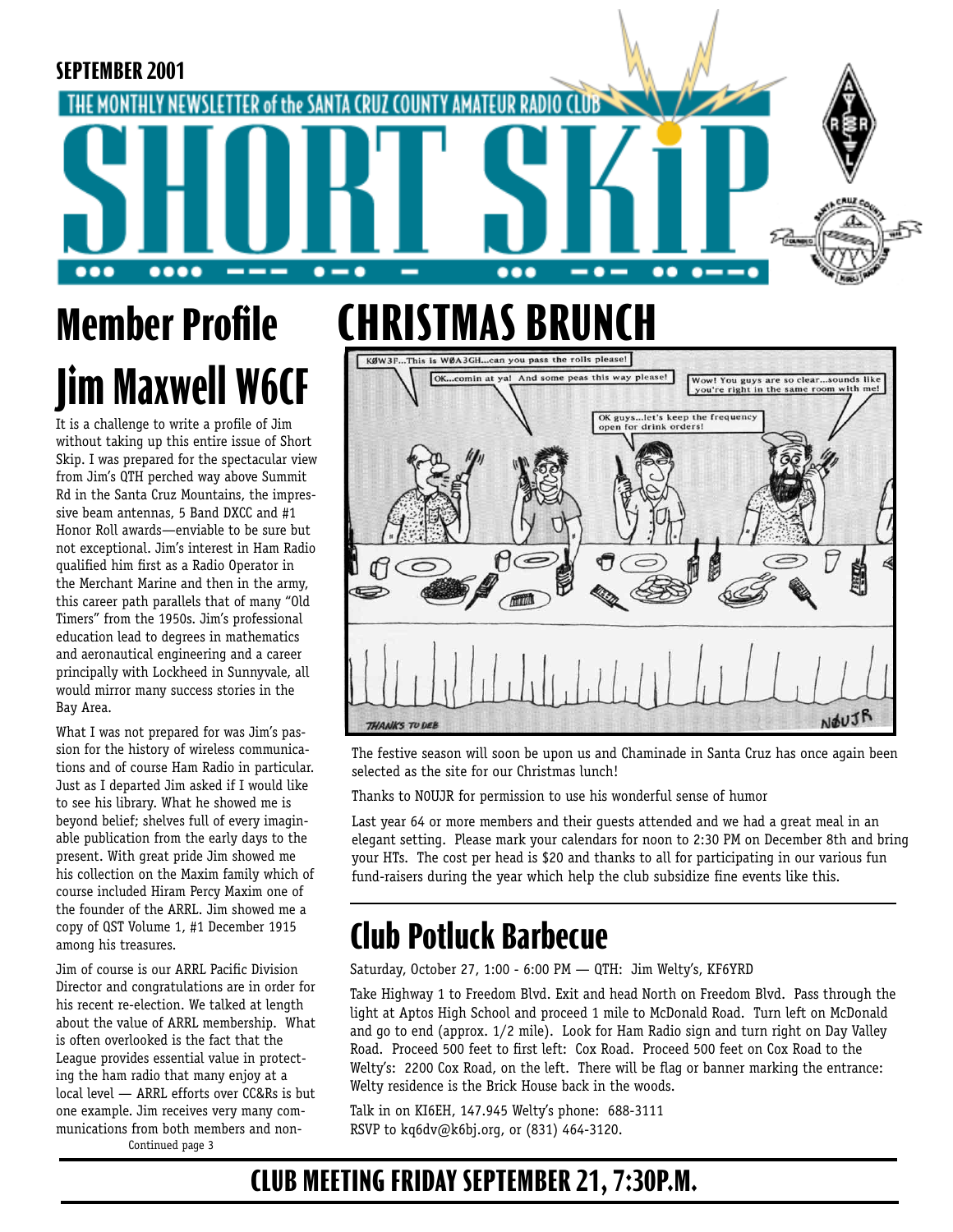# **SHORT SI**



Published 12 times per year. Free to members. Santa Cruz County Amateur Radio Club , Inc. Post Office Box 238 Santa Cruz, CA 95061-0238

Editor and Publisher Ron Baldwin, K6EXT (831) 419-1025 K6EXT@fireclay.com Columnist: Art Lee, WF6P Writer: Ron Skelton, W6WO Distribution: Elaine Pennell, KE6FRA



This was a good month. Propagation on 40 meters wasn't bad and my regular morning schedules on the Baja Net came through in readable fashion. I have been on that net for nearly 20 years now, although it doesn'tseem that long. One of the original net controllers, Gene, K6HOQ (SK), used to run phone patches for me to a friend in Westminster, CA. I have known her since she was 5 years old. That was quite a while ago. Her father went down with his ship, the USS Arizona, on December 7th 1941. On the night prior to the attack, he was to come to our house for dinner as our overnight guest.His plans changed. Tragically, he returned to his ship instead.

A friend of mine is taking a computer class and came up with something I had not tried. Just type your own name in for a web search on the Internet. I did. Several of my articles were listed but one was of particular interest. My "Three Minute Tip" piece appeared in theFebruary issue of Popular Communications Magazine. Somehow, my check failed to arrive in my mailbox. I contacted the editor and he said that the accounting department was a little bit behind. Eight months? Incidentally, the "Three Minute Tip" piece

### Prez Sez **Mark these dates on your calendar:**

Saturday, October 27<sup>th</sup>, 1:00 - 6:00 PM.

Club Potluck BBQ at Jim, KF6YRD, and Norma Welty's. Chef YRD will prepare the main course - attendees please bring a side dish, salad, or dessert. This is a great opportunity for camaraderie and also for introducing interested friends to Ham Radio. We will have a Fox Hunt

and an operating HF station to demonstrate Amateur Radio in action. Thank you Jim and Norma for extending your gracious hospitality once again: last year a great time was had by all at this event.

Saturday, December 8<sup>th</sup>, 2:30 PM.

Holiday Brunch at Chaminade: Cost \$20. Per person.

Be there or be square!

—73, KQ6DV

was written as a suggestion when Leon Fletcher, AA6ZG, was our club president in 1988. One technique Leon used to stimulate participation was to have one or two of us stand up on meeting nights and present a helpful hint. I wrote up my tip dealing with code learning and mailed it off.

Sadly, I have to report that Leon, AA6ZG, is not doing well,health-wise. Suffering from diabetes, he was hospitalized after collapsing some 2 months ago. Now he suffers from fatigue and the effects of chemotherapy. He asks that no one call or send cards but will welcome short e-mail well-wishes (<mailto:leonflet@aol.com> leonflet@aol.com).

I was happy to see a little piece I wrote, "Fix It, Don't Toss It," appear in the September issue of Monitoring Times. The article describes a few cases where a couple of minutes of simple trouble shooting resulted in easy repairs.

Went over to see Dan Anderson, AA6GD, the other day. Am trying to get my beam back in service so Dan presented me with some rotor cable and coax. He gave me two lengths of rotor cable saying, "You wanted 77 feet. Here's enough, but you will have to do some splicing." The price was right. It was a gift. I assured Dan that my years of sweeping floors for the Pacific Telephone and Telegraph Company in Hayward qualified me to solder those 8 conductor cables together.

I finally got back on the air with my CW pal, Marsha, AB7RJ,in Washington. She has a grueling work schedule but we managed to get in a couple of good QSOs.



- Foothill Flea Market - 2nd Saturday of each month from March through October at Foothill College, Los Altos.

- Livermore Swap Meet - 1st Sunday of each month at Las Positas College in Livermore, 7:00 AM to noon,

- 1 Sept. 2001, Vaca Valley RC & Western States Weak Signal Society swapmeet. 7372 Paddon Road, Vacaville, 9:00AM to 1:00PM. Contact Larry Hogue, W6OMF, w6omf@cwnet.com.

- 2 Sept. Sonoma County Radio Amateurs swapmeet. Doors open at 7:00AM at the Lewis Adult Education Center, at the Corner of Lomitas Ave and Lewis Road, Santa Rosa, CA. Contact: Rick Reiner, K6ZWB, k6zwb@cds1.net

- 27-30 Sept. Microwave Update 2001, sponsored by the 50 MHz and Up Group of Northern California. Located at the Four Points Hotel, Sunnyvale. http:// microwaveupdate.org

 19-21 Oct. ARRL Pacific Division Convention, Concord, at the Sheraton Concord (Airport) Hotel, Concord. See http:// www.pacificon.org/ for details.

My brother-in-law, Frank, KB6TZA, visiting Donna and me, shared my rig to join our little chat. Frank, a great professional guitar player, is still mourning the loss of his idol, Chet Atkins, WA4CZD (SK).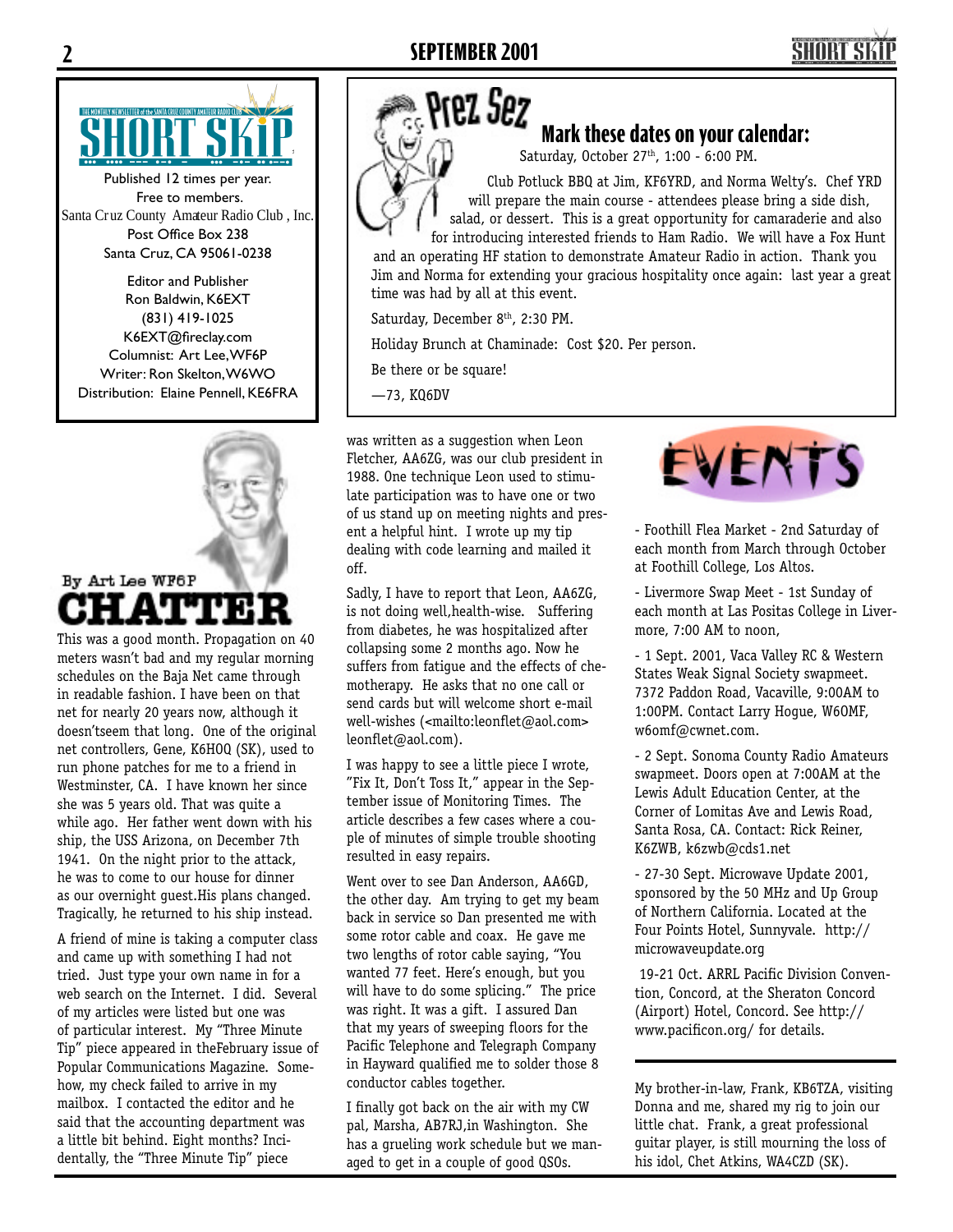### **SHORT SKII SEPTEMBER 2001 3 EMERGENCY COOMMS: HAM RADIO ON ALERT AS TERRORISTS STRIKE THE USA**

Amateur radio took to the airwaves to provide assistance in the wake of apparent terrorist attacks in New York City, Washington, DC the morning of September 11th. More than 300 died in the four highjacked airliner crashes. The number of dead and injured on the ground is still being assessed. Amateur Radio Newsline's Henry Feinberg, K2SSQ, in near the scene and has this report:

"The city remains completely shut down. No access to any bridges, tunnels or subways. F-16 Aircraft are flying very noticeably in New York airspace -- patrolling. We are literally under

military and federal control and the governor has mobilized the National Guard."

Those were the words of one New York area ham familiar with emergency communications. He was describing by e-mail the situation late in the morning of Tuesday September 11th after what are believed to be terrorist launched attacks against the New York City and Washington DC.

Almost immediately after the apparently coordinated assaults, President George W. Bush has announced that the US military was put on high alert here in the United States as well as abroad. At about the same time the Department of Transportation issued a nationwide notice closing off all domestic air traffic.

As we go to air, the FCC has not issued an emergency declaration or other special instructions to the Amateur Radio community but the American Radio Relay League has asked amateurs to stay alert to instructions from local authorities. And the ARRL says that hams ARE ready to assist in any way that they can. This is what we know so far, courtesy of the American Radio Relay League and its webpage:

Here in the Metro New York area some ARES and RACES organizations opened emergency nets in response to the disaster. According to ARRL Section Emergency Coordinator Tom Carrubba, KA2D, an net was set up on the WB2ZSE repeater with Guy Richman, KC2AYG, as its control station. The net handled emergency traffic and provided hams to shadow some New York City officials. Meantime, Kenneth Goetz, N2SQW, reported that a New York State RACES nets were operational on 7.248 MHz and 3.993 MHz. Both nets handled emergency and government-related traffic.

In the Washington area, Maryland and D-C Section Emergency Coordinator Mike Carr, WA1QAA, told the ARRL that RACES groups were activated in Montgomery County and put in standby in Howard County. Montgomery County Deputy Radio Officer John Creel, WB3GXW, reported that county's RACES team was activated and under full tactical alert. Also, Virginia SEC Tom Gregory, N4NW, asked everyone to monitor the emergency frequencies and to keep a full tank of gas. The Old Dominion Emergency and Virginia Emergency netswere said to have been active.

At times like this, one group the nation always turns to is the Salvation Army. That organization reports its Salvation Army Team Emergency Radio Network activated its High Frequency net on 14.265 MHz. SATERN also handled health-and-welfare inquiries sent in via its website.

Meantime, the FCC's Riley Hollingsworth suggested that the amateur community remain calm but to be ready. He also recommended that amateurs monitoring any suspicious communications tape it and contact him. Hollingsworth says that he will relay relevant information to the FCC duty team.

The FBI also has set up a toll free number for those with leads or other information on the terrorist attack. It's at area code 866-483-5137. Leads can also be sent via a special website at

#### www.ifccfbi.gov.

Reporting from the Metro New York area, I'm Henry Feinberg, K2SSQ, for the Amateur Radio Newsline.

One question on the minds of many hams is what will happen to the hobby if our government declares war in retaliation for this terrorist act. The American Radio Relay League advises that should a state of war be declared, Amateur Radio would not automatically be shut down. The League says that this requirement was eliminated prior to the Gulf War. (ARRL,

ARNewsline(tm), K2SSQ, WB3GXW, FBI release, others)

#### **Jim Maxwell continued** area of interest in emergency services and the

members alike and is diligent in attending to all their issues. Jim made mention that an effort to maintain a strong membership now includes a financial award to clubs who bring in new members. What better way is there to raise funds for our club! Watch out for more news from Jim on this.

A turning point in Jim life came as a result of the '89 earthquake. It was wife Trudy who discovered local hams handling emergency traffic and lead to her becoming as KC6NAX. For Jim it opened up a whole new

fine bunch of hams who do not chase DX or work contests. Throughout the interview one is struck by his personal achievements in the





hobby but more so in his selfless work as a tireless ARRL Director to give something back. We have much to thank Jim for so tell him so next time you meet.